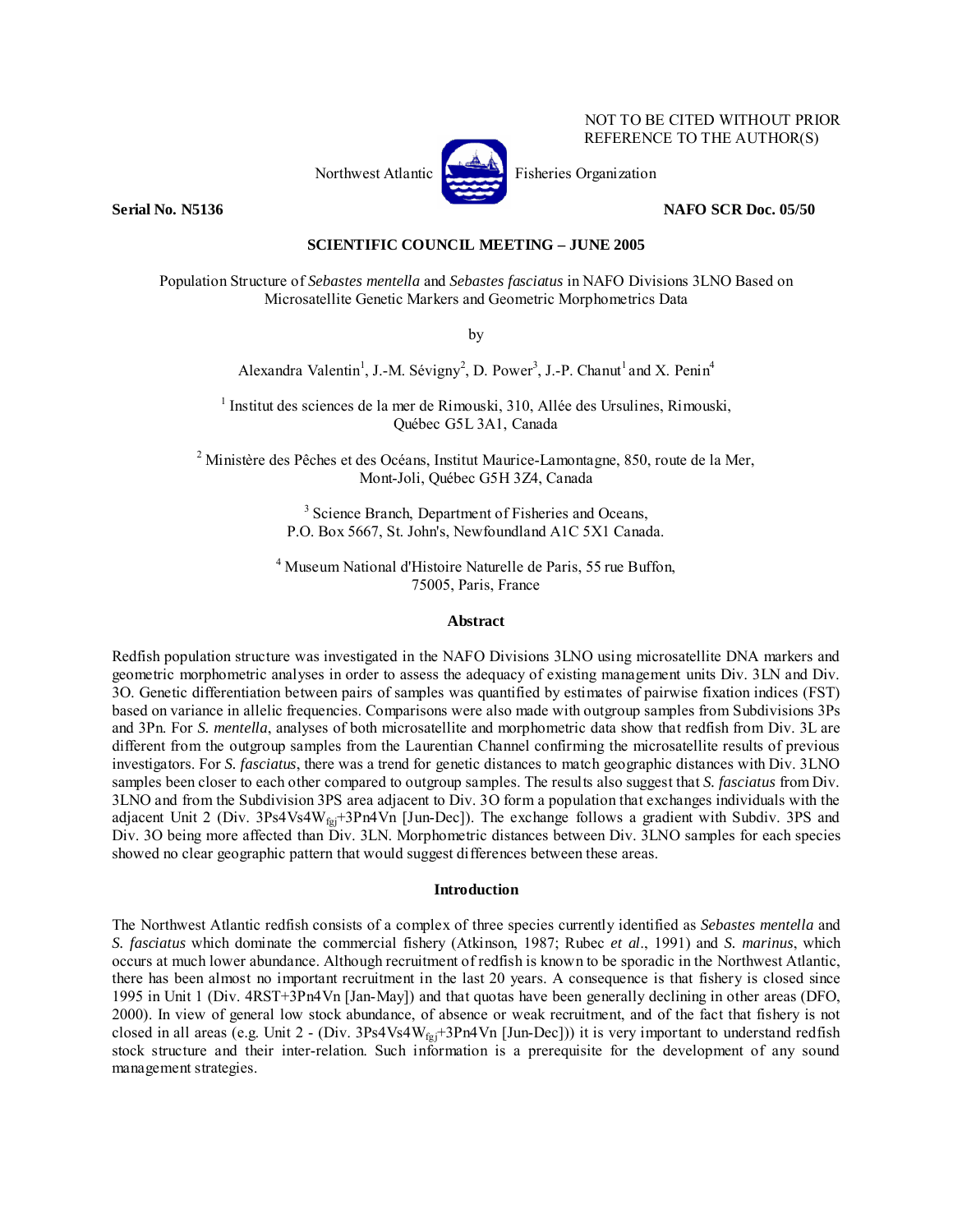From 1996-1998, a *Multidisciplinary Research Program on Redfish* was funded by the Canadian Department of Fisheries and Oceans (DFO) to basically create new knowledge on or address two fundamental issues: (1) How many species/stocks exist, (2) what are the basic biological characteristics of these species and subsequently how are they best managed. The project gave some important initial results with respect to unravelling the complex population structure that exists in the Northwest Atlantic for redfish species and gave additional insight into the basic biology of redfish (Gascon, 2003). In consideration of the project as a whole, the most compelling and encompassing tool employed to address the issues was the genetic research. The systematic application of molecular markers has allowed the clear discrimination between *S. fasciatus* and *S. mentella* in the Northwest Atlantic. These species also differ in their geographic distribution; *S. mentella* distribution ranges from the Gulf of St. Lawrence northward, *S. fasciatus* is distributed from the southern Grand Banks southward. *Sebastes fasciatus* is also found in Div. 2J+3KL and appears to reach its northernmost limit in Div. 2H. Although the distribution of both species overlaps mainly in Units 1 and 2, in NAFO Div. 3O, 3LN and 3M they hybridise and introgress essentially in Units 1 and 2 (Desrosiers *et al.*, 1999; Roques *et al.*, 2001). For both species, redfish from Unit 1 cannot be differentiated from those of Unit 2 based on their genetic characteristics (Roques *et al.*, 2001), as well as on size distribution and on synchrony of recruitment pulses (Morin *et al.*, 2004). They were only two exceptions to this general observation indicating that there may be weak structuring for *S. mentella* in these areas. Indeed, two *S. mentella* samples collected south of Newfoundland were genetically differentiated from the other samples collected in the same region (Roques *et al*. 2000; Roques *et al.*, 2001), and parasite load was different between samples from Unit 1 and Unit 2 for *S. mentella* (Marcogliese *et al.*, 2003). For *S. mentella*, there was also no genetic difference between redfish from Div. 3LN and 3O although sampling was limited (Roques *et al.*, 2001). For *S. fasciatus*, genetic difference was detected between redfish from the Gulf of Maine and those of Unit 3 (Div. 4W<sub>dehkl</sub>X), but no information was available for Div. 3LNO (Roques *et al.*, 2001).

Results from previous studies have significantly improved our understanding of the redfish biology and of stock structure; however some findings have created controversial issues whose consequences are still unclear and that must be addressed before these findings can be translated into management strategies. Furthermore some of these issues (e.g. Unit 3 - Gulf of Maine) may have international implications.

A three year research program focusing on the biological relevance of the boundary between management Units 1 and 2 has been undertaken in 2002. Sampling effort was mostly localized in these two units, but additional samples have also been gathered in other NAFO areas to allow for comparisons. This study was set to be in continuity with the 1996-1998 program, but with some interesting innovations. Sampling strategy has been revised in order to target large aggregations of redfish that are known to sustain the fishery. Besides, a multidisciplinary approach coupling molecular markers (microsatellites), geometric morphometrics and elemental otolith fingerprints was adopted. Great care was taken to gather the 3 sets of data on the same specimens, since data cross-validation is a way to generate more reliable results. For example, all specimens analyzed for microsatellites have served in the geometric morphometric part of the study.

Most fishery biologists are familiar with the use of molecular markers such as microsatellites, but geometric morphometrics may need some introduction. Geometric morphometrics is the most advanced approach for shape quantification (Rohlf and Marcus, 1993; Marcus and Corti, 1996; Adams *et al.*, 2004). Traditional anatomical measures have been replaced by landmarks coded as 2D or 3D coordinates which capture the locations of anatomical characteristics. The coordinates are superimposed (making them invariant to scale, location and orientation) and transformed in shape variables that can be analysed with standard multivariate statistics. The relative spatial arrangement of landmarks is conserved throughout the analysis, which allows an easily interpretable visualization of morphological variability. Former redfish studies have confirmed the relevance of geometric morphometrics for species discrimination (Valentin *et al*., 2002), and shown its potential as a tool for population discrimination (Anon., 2004 and references therein).

The present paper focuses on the microsatellite and geometric morphometric analyses performed on samples from the Div. 3LNO area, in order to assess the relevance of managing Div. 3LN and 3O separately.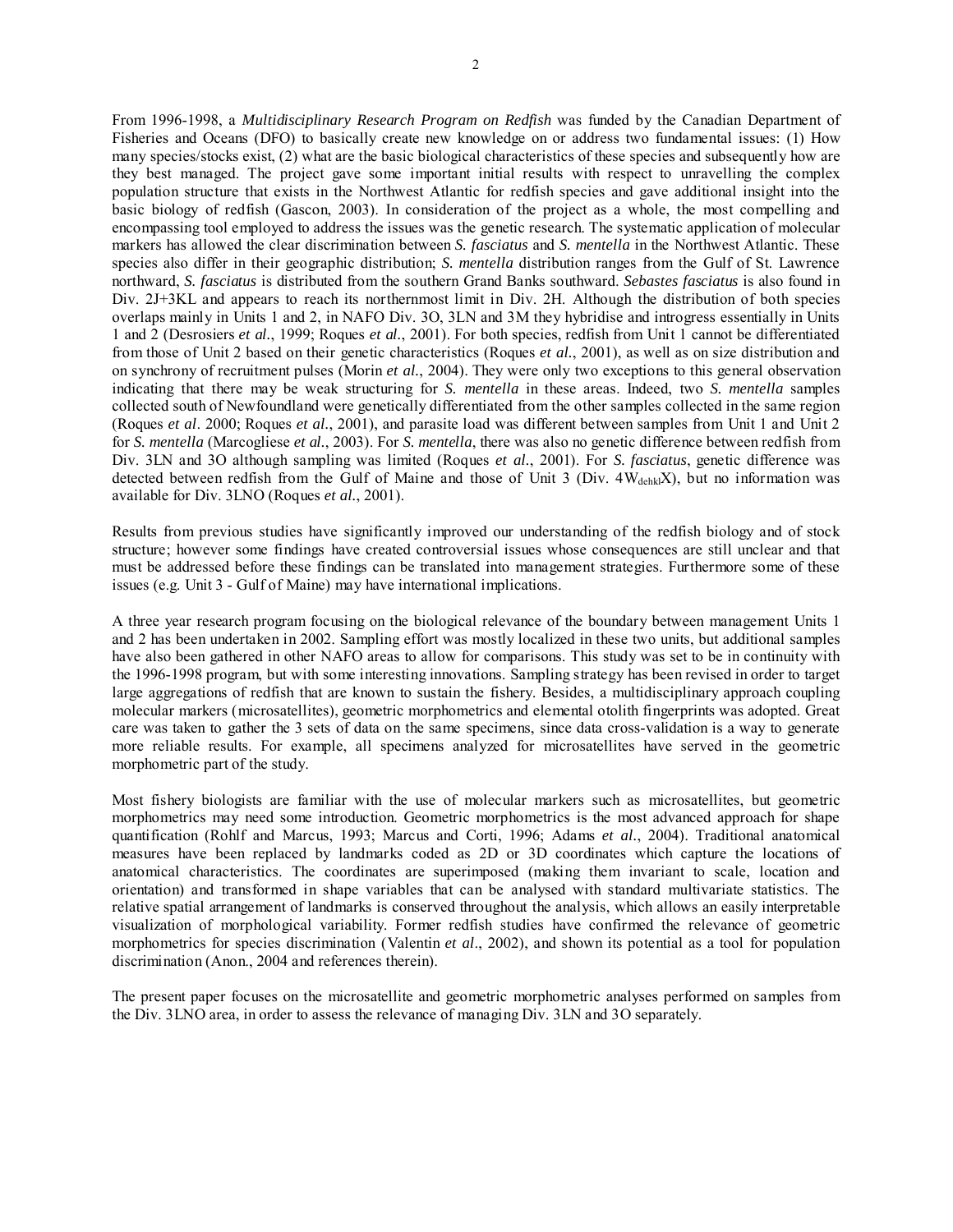## **Material and Methods**

#### *Samples*

For the whole study, more than 3000 redfish (representing 57 sets) were collected all over NAFO fishing areas in summer and autumn 2001 and 2002, with a bottom-trawl net. For the present study, 10 out of the 57 samples were considered, for a total of 463 specimens (Table 1 and Fig. 1). Eight samples have been caught in NAFO Div. 3LNO and represented aggregations dominated by *S. fasciatus* or *S. mentella*. Two sets, one for each species, came from the Laurentian Channel (close to Burgeo Bank) and were chosen as outgroups for comparison analyses.

### *Data collection*

For each set, up to 75 fishes were immediately frozen on board. In the laboratory, samples of liver and muscle tissues were taken on each thawing specimen. Liver samples were immediately frozen, pending MDH electrophoretic analyses according to Hebert and Beaton (1989). Muscle fragments were preserved in 100% ethanol pending DNA extraction with DNeasy® Tissue Kit (Quiagen). After complete thawing, geometric morphometric data consisting of 10 landmarks  $(L_1 \text{ to } L_{10})$  defining the body outline were captured (Fig. 2). The fish was laid on his right side on a Styrofoam board covered with a wax paper. The position of each landmark was determined by punching a hole in the paper with a needle. A support was used to maintain the needle perpendicular to the board. After landmarks collection, soft anal fin rays (AFC) were counted and the insertion pattern of the gasbladder muscle between ribs (EGM) was recorded along with sex, maturity and length. Finally, each wax paper was numerized. Landmark digitising was carried out using tpsDig (Rohlf, 2003a): *x,y* coordinates of the 10 landmarks were determined for each specimen, providing a total of 20 morphometric variables for each individual.

### *Genetic analyses*

Only six samples (3L29, 3L65, 3N23, 3O44, 3PN77, 3PS88b) were analyzed for variability at microsatellite loci. A total of 13 microsatellite loci were analyzed using fluorescent labelling method. Eight loci (SEB9, SEB25, SEB30, SEB31, SEB33, SEB37, SEB45, and SEB46) were originally characterized for the Atlantic redfish species (Roques *et al*., 1999a). The five additional loci used in this study were originally isolated from two Pacific redfish species and used for the first time on Atlantic species. They are SAL3 and SAL4 from *S. alutus* (Miller *et al*., 2000) and SPI4, SPI6, and SPI10 from *S. pinniger* (Gomez-Uchida *et al*., 2003).

The 13 microsatellite loci were amplified in three multiplex PCR reactions called hereafter MuxI (SEB9, SEB25, SEB31, SEB33), MuxII (SAL4, SEB30, SEB37, SEB46), and MuxIII (SEB45, SAL3, SPI4II, SPI6, SPI10II). Multiplex amplification demanded modification of three primers. Both forward (-F) and reverse (-R) primers for SPI4 and primer-F for SPI10 have been modified in order to yield longer PCR products. These loci are therefore called SPI4II and SPI10II in the present study. Moreover, the unlabelled SPI6 primer-R competed with the unlabelled SPI4II primer-R for amplification at locus SPI4II. After DNA sequence verification, it was confirmed that a site corresponding to primer-R SPI6 was present at locus SPI4II. Therefore, the unlabelled SPI6 primer-R was used to amplify both loci SPI4II and SPI6 and the primer-R SPI4II was not used further (Valentin, in prep.).

Each multiplex reaction was carried out in a 10 μl reaction volume using 2 μL of DNA template (20–50ng), 50μM dNTP, 0.245 U of Expand High Fidelity DNA polymerase (Roche),  $1 \times$  Expand High Fidelity buffer 2 with 1.5mM MgCl<sub>2</sub> (Roche, unknown composition), and 0.15–0.5  $\mu$ M of each primer. For MuxI and MuxII, an initial denaturation time of 135s at 95°C was followed by 30 cycles of 30s denaturation at 94°C, 25s annealing at 55°C (MuxI) or 52°C (MuxII), 25s extension at 72°C, and a final 180s extension at 72°C. For MuxIII, initial denaturation was 180s at 94°C. It was followed by 30 cycles of 30s denaturation at 94°C, 30s annealing at 54°C, 30s extension at 72°C, and a final 180s extension at 72°C. PCR amplifications were performed with a Robocycler® Gradient 96 temperature cycler equipped with hot top (Stratagene®). For each sample, 1μL of the PCR product was mixed with 0.1μL GENESCAN® 400 HD ROX size standard (Applied Biosystems) and 15μL formamide before denaturation at 95°C for 3 min. Electrophoresis was conducted using an ABI 310 (Applied Biosystems) sequencer, with injection time and runtime set respectively to 5s and 30min. Data analysis and scoring were performed using Genescan and Genotyper software.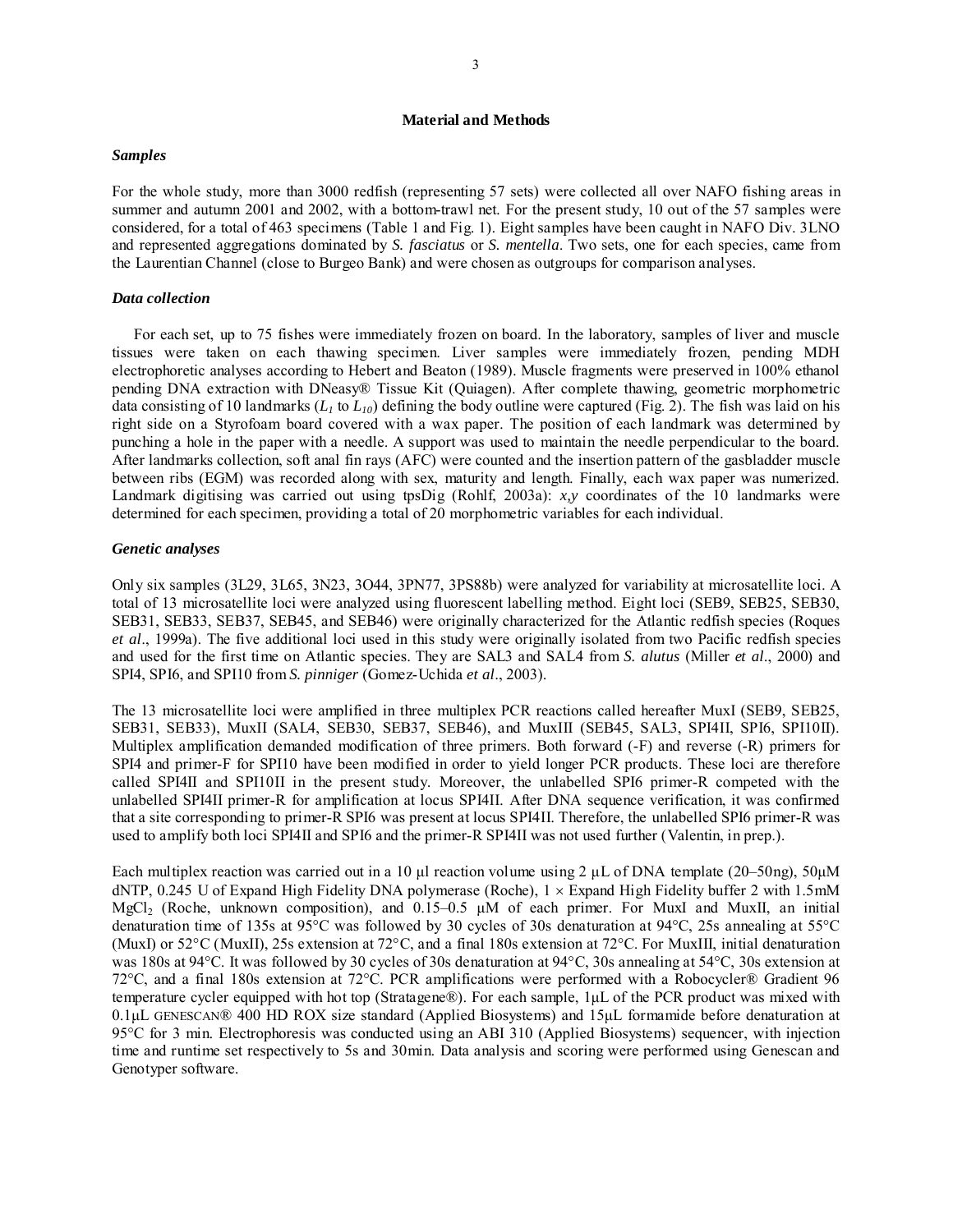### *Species assignment*

At this point, it is important to present how each individual was assigned to *S. fasciatus* or *S. mentella*. In the present study, the goal was to compare samples from Div. 3LNO to assess the relevance of management units 3LN and 3O. In this context, it was crucial to ensure that each sample was monospecific to avoid that species differences influence population comparisons within species. Species assignment is challenging for *S. fasciatus* and *S. mentella*, since assignment will vary according to the selected criterion (a recurrent problem with the three usual criteria MDH, AFC, EGM). Using a combination of highly polymorphic variables such as microsatellite loci allows for more accurate assignment (Roques *et al.*, 1999b).

Microsatellite data (representing samples 3L29, 3L65, 3N23, 3O44, 3PN77, and 3PS88b) were submitted to a factorial correspondence analysis (FCA), available in software Genetix (Belkhir *et al*., 1996-2004). FCA is an ordination method that projects individuals into a multidimensional space according to their allelic composition. Such analysis does not require setting *a priori* groups. Unsurprisingly, the first axis revealed two distinct clusters that were interpreted as representing *S. mentella* and *S. fasciatus.* The three usual criteria (MDH, EGM, AFC) were examined to decide which cluster corresponded to which species. Despite some discrepancies, it was clear that one cluster was dominated by individuals possessing *S. mentella* characteristics while the other comprised mostly individuals with *S. fasciatus* characteristics. So, the three usual criteria were used to identify the two clusters, but they were not used for individual assignment. Specimens were assigned to a given species according to the cluster they belonged to. According to microsatellites, the six samples were clearly dominated either by *S. mentella* (3L29, 3PN77) or by *S. fasciatus* (3L65, 3N23, 3O44, 3PS88b). Specimens not belonging to the dominant species of a given sample were discarded, leading to a total sample size of 177 individuals for microsatellite data (Table 1).

The challenge was then to assign individuals for which no microsatellite data were available (i.e. samples 3N24, 3N26, 3N27, and 3O63). The idea was to use geometric morphometric data. Like microsatellites, geometric morphometric data represent a combination of polymorphic variables. So, morphometric data for all specimens from Div. 3LNO and the two outgroups were submitted to a discriminant function analysis (DFA) after *generalized Procrustes analysis* and artefact correction (see below). The analysis was set to find the linear combination of morphometric variables that would maximize differences between the two species as determined by microsatellites (available only for a subset of the specimens). Every specimen without prior species information was assigned to one or the other species by the discriminant function. The four samples 3N24, 3N26, 3N27, and 3O63 were clearly dominated by *S. fasciatus*. As is was the case for microsatellite data, specimens not belonging to the dominant species of a given sample were discarded, leading to a total sample size of 463 individuals for morphometric data (Table 1).

## *Usual criteria MDH, AFC, EGM*

MDH, AFC and EGM are routinely used for redfish species identification in the Northwest Atlantic. It was therefore interesting to analyse these data in the same way as in the 1996-1998 *Multidisciplinary Research Program on Redfish* to allow for comparison and to illustrate that species discrimination based on MDH does not necessarily match the one based on microsatellite data. The level of congruence between MDH, AFC, and EGM was used to define five groups within each monospecific sample as defined by microsatellites or morphometry. In the first two groups, the genotype at the *MDH-A\** locus and the other two morphological characters (AFC and, EGM) were congruent. These two groups, in which all individuals were either homozygous for the allele *MDH-A\*1* with AFC≥8 and EGM=2-3 or homozygous for the allele *MDH-A\*2* with AFC≤7 and EGM≥3-4, were called typical *S. mentella* and typical *S. fasciatus* respectively. Two other groups were called introgressed *S. mentella* and introgressed *S. fasciatus*. In these groups, the specimens were homozygous at the *MDH-A\** locus for either of the two alleles and at least one of the two morphological characters was not congruent with the genotype. A fifth group comprised all the fishes that were heterozygous at the *MDH-A\** locus. The percentage of each group was calculated for each sample and represented graphically with pie charts (Fig. 1).

#### *Statistics on genetic data*

The number of alleles, number of private alleles, allelic richness, and observed and expected heterozygosities were calculated using software FSTAT (Goudet, 2001), Genetix (Belkhir *et al*., 1996-2004) and Arlequin (Schneider *et al*., 2000). Departure from Hardy-Weinberg equilibrium (HWE) was tested for each locus by the exact test of Guo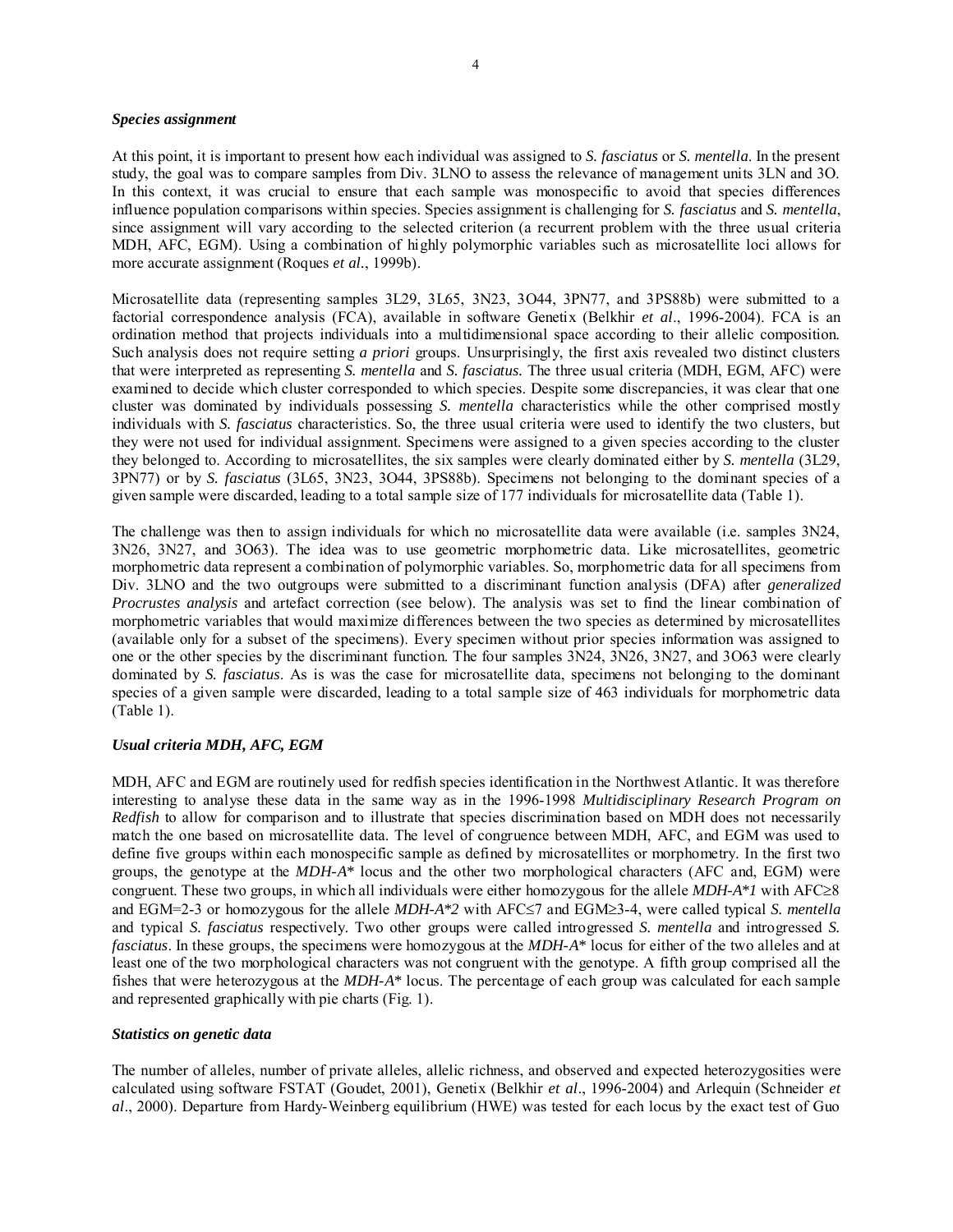and Thompson (1992) available in Arlequin (Markov chain with 100 000 steps and 1 000 dememorization steps). Multilocus test by sample and multisample test by locus for heterozygote deficiency were performed in GENEPOP (Raymond and Rousset, 2003). All probability values were adjusted for multiple comparison tests using sequential Bonferroni adjustments (Rice, 1989).

Genetic differentiation between pairs of samples was quantified by estimates of pairwise fixation indices (FST) based on variance in allelic frequencies according to Weir and Cockerham (1984) available in Arlequin. Test of pairwise differences for FST values were computed using 100 000 permutations with probabilities values adjusted for multiple comparisons.

The extent of genetic divergence among pairs of samples was also quantified by Cavalli-Sforza and Edwards (1967) chord distance (DCE). The matrix of distance was submitted to a multidimensional scaling analysis or MDS (Kruskal, 1964a and b) using Systat (©2002, SYSTAT Software Inc.). MDS is an iterative ordination procedure based on monotone regression. It allows to represent distances between objects in a reduced space. This space has no dimension, since it is based on ranks, and it is chosen in a way to maximize the representation of true distances between objects. The level of concordance between the representation of the distances and the true distances is quantified by a measure of stress. Kruskal (1964a and b) suggested the following verbal evaluations for the goodness of fit associated with various levels of stress: poor (0.40), fair (0.20), good (0.10), excellent (0.05), and perfect (0.00). MDS analysis was performed with all 6 samples (2 *S. mentella* + 4 *S. fasciatus*) to illustrate the level of genetic differences between samples within species with respect to interspecific differences.

## *Statistics on geometric morphometric data*

Morphometric data of the 463 specimens representing 10 samples have been submitted to a *generalized Procrustes analysis* (GPA) using software Relative Warps (Rohlf, 2003b). This procedure translated, rotated and scaled (to unit centroid size) the original configurations in order to achieve the best superimposition of all shapes. The new coordinates, called aligned coordinates, have been corrected for upward/downward arching artefact following Valentin *et al.* (2003). Mean configuration for each sample was computed separately for sex, because sexual dimorphism has been reported for North Atlantic redfish species (Valentin *et al.*, 2002 and references therein).

Pairwise Euclidian distances were computed between each sample. The corresponding distance matrix was introduced in a MDS analysis to illustrate morphometric differences between species, between samples within species and between sex within samples. Then, the analysis was performed separately for male and female *S. fasciatus* from Div. 3LNO to explore differences between samples at the species level.

#### **Results**

## *Usual criteria MDH, AFC, and EGM*

*Sebastes fasciatus* samples from areas 3N and 3O (3N23, 3N24, 3N26, 3N27, 3O44, 3O63) were homogenous regarding the percentage of typical, introgressed and heterozygote specimens (Fig. 1). Furthermore, some specimens within these samples showed lack of congruence between MDH and microsatellite or morphometry. Indeed, these samples were considered as monospecific on the basis of microsatellite and morphometry, but some specimens exhibited a *S. mentella* MDH pattern. The only sample from Div. 3L (3L65) was composed of typical *S. fasciatus*  specimens, while the outgroup (3PS88b) was dominated by typical specimens with some introgressed ones. The two *S. mentella* samples were clearly different from each other with 3L29 comprising only few introgressed specimens while 3PN77 (the outgroup) exhibited almost 20% of heterozygote specimens and an equal percentage of typical and introgressed specimens.

## *Microsatellite analysis*

A summary of the basic descriptive statistics for genetic data is presented in Table 2. The total number of alleles per locus varied between 6 (SAL3) and 43 (SEB30). With respectively 6 and 8 alleles, microsatellite loci originally isolated from *S. alutus* (SAL3, and SAL4) were less polymorphic than loci from North Atlantic redfish species or from *S. pinniger*. Allelic richness was higher for *S. mentella* (mean over samples = 162) than for *S. fasciatus* (mean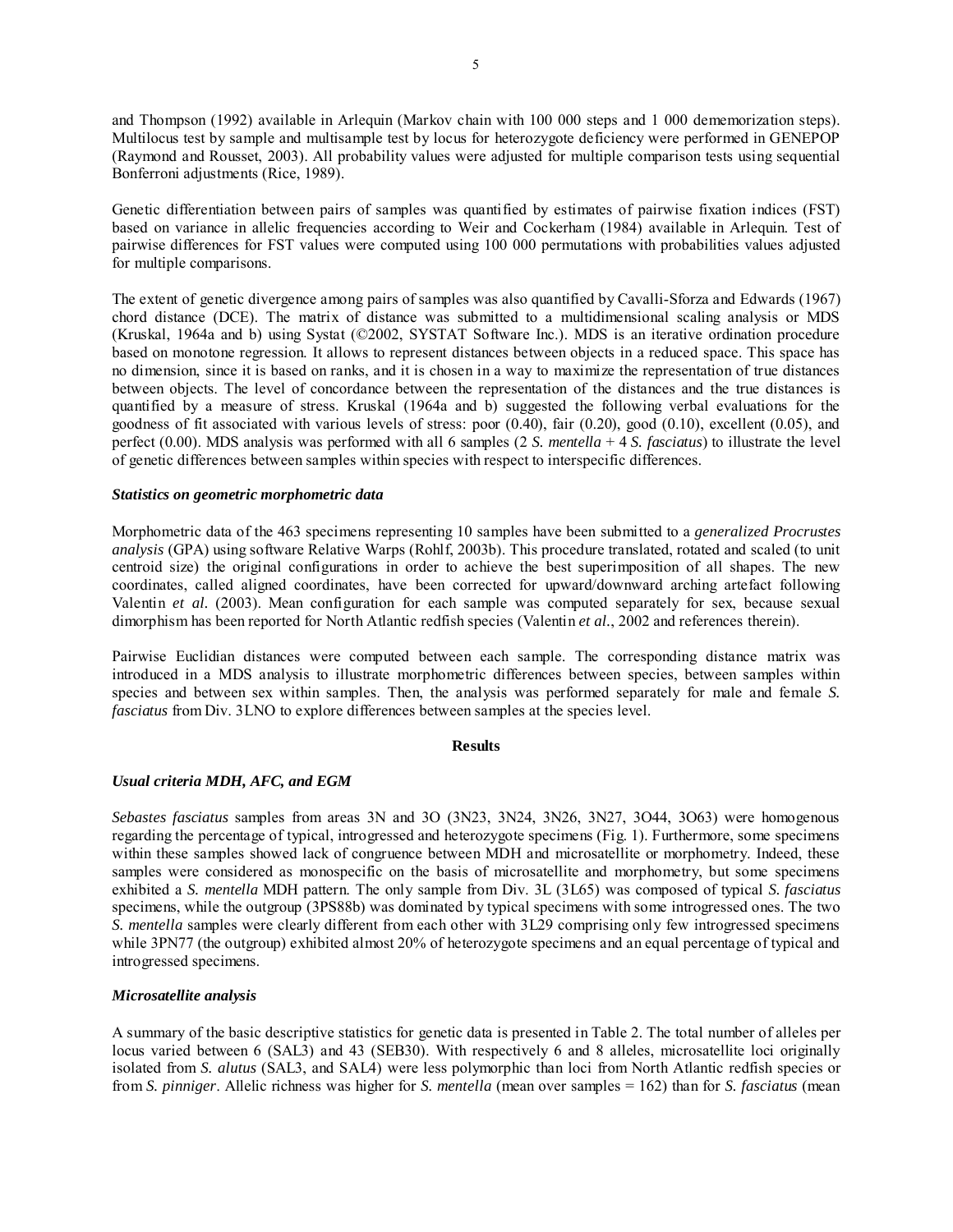over samples = 137). Within *S. fasciatus*, allelic richness was higher for 3PS88b, the outgroup sample coming from the Laurentian Channel.

Private alleles were present in three samples, but at very low frequencies. However, these alleles were not exclusive to these samples. They were observed at other sites when the complete data set for samples from all over NAFO areas  $(N = 1 121)$  was considered. In present case, interpretation of private alleles as a sign of population isolation is therefore rather limited (Valentin, in prep.).

Significant deviation from Hardy-Weinberg proportions was observed only in the *S. mentella* 3L29 sample after Bonferroni adjustment. In this sample, the deviation from Hardy-Weinberg was mostly caused by a heterozygote deficiency at the locus SEB37.

Pairwise FST values with associated probabilities are presented in Table 3. For *S. fasciatus* samples, FST pairwise values were small and ranged from -0.002 to 0.006. For the two *S. mentella* samples, pairwise FST was significant (*P*<0.0001), reaching a value of 0.018. Pairwise FST between species were higher and highly significant (*P*<0.00001), with values varying between 0.111 and 0.193.

Graphic representation of DCE genetic distances between samples after MDS analysis matched almost perfectly the real distances, considering the very small value of stress (0.003) associated to the configuration (Fig. 3). As observed for FST, DCE between species were larger than distances between samples within species. Interspecific genetic distances were smaller between the two outgroup samples from the Laurentian Channel, where introgressive hybridization is known to take place. For *S. fasciatus*, there was a trend for genetic distances to match geographic distances, with samples 3L65 and 3PS88b representing the extremities of an imaginary NE-SW axis on the MDS graph (Fig. 3). DCE between 3L65 and 3O44 was the largest distance between any two Div. 3LNO samples, and this distance was slightly inferior to DCE between 3O44 and the outgroup 3PS88b. The *S. mentella* sample from the 3LNO area (3L29) was clearly different from the outgroup (3PN77).

## *Geometric morphometrics analysis*

Graphic representation of morphometric distances between samples was good with a stress value reaching 0.093 after MDS analysis (Fig. 4). Sexual dimorphism was confirmed by male and female samples not overlapping for each set, but the general pattern of morphometric distances between samples was identical for both sex. For each species, it was clear that the outgroup sample from the Laurentian Channel was different from the Div. 3LNO samples, indicating that redfish body shape was different between these two areas. Graphic representation produced by MDS analyses performed separately for sex on *S. fasciatus* distance data were excellent, with stress values reaching 0.040 for males and 0.023 for females. Morphometric distances between Div. 3LNO samples showed no clear geographic pattern that would suggest differences between these areas. In the whole, MDS analyses on morphometric and genetic data were convergent.

# **Discussion**

When results for both species are considered together, the three usual criteria give similar information as previously observed regarding species distribution and location of introgressive hybridization (Gascon, 2003). Although these results do not bring new information *per se*, it is important to present them. Indeed, the originality of these results resides in their comparison with results from the microsatellite analysis, a comparison that has never been done before. For the first time, it is possible to assess the accuracy of species assignment based on MDH. In the whole, MDH and microsatellites are rather congruent for species assignment (Fig. 1). It indicates that usual criteria are interesting to give an overview of the specific composition within samples. However, several *S. fasciatus* specimens according to microsatellites would be classified as *S. mentella* on the basis of MDH (see samples from Div. 3N and 3O). It suggests that microsatellites should be used when there is a need for species assignment at the individual level. This follows directly from the fact that genetic identity based on MDH has only three modes (corresponding to the three possible genotypes), but microsatellites has many modes that can describe a more complex genetic makeup.

For *S. mentella*, analyses of both microsatellite and morphometric data show that redfish from Div. 3L are different from the outgroup specimens caught in the Laurentian Channel. These observations are based only on one sample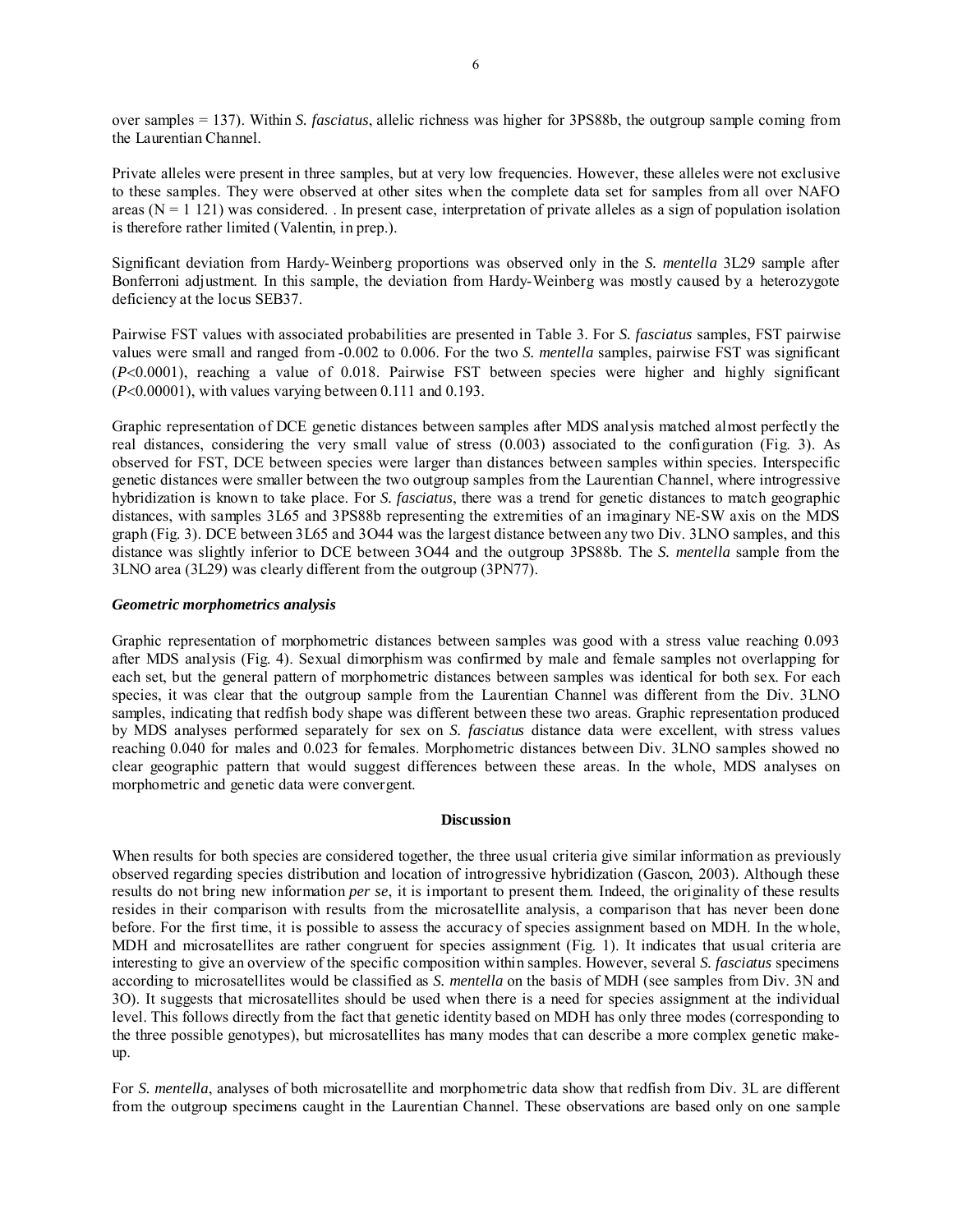from Div. 3L, but they confirm the microsatellite results of Roques *et al*. (2001) who showed significant differences between specimens from Newfoundland Grand Banks (Div. 3LN) and specimens form the Laurentian Channel (Unit 2). For *S. fasciatus*, morphometric differences between Div. 3LNO and Laurentian Channel have the same magnitude than for *S. mentella*, but genetic differences are lower with non significant FST pairwise values after Bonferroni adjustment. However, there is a trend for genetic distances to match geographic distances, with Div. 3LNO samples been closer to each other comparing to the outgroup. Analyzing these samples with additional *S. fasciatus* samples coming from the 3PS area adjacent to Div. 3O confirms the suggested trend (results not shown). It further suggests that *S. fasciatus* from Div. 3LNO and from the Subdiv. 3PS area adjacent to Div. 3O form a population that exchanges individuals with the adjacent Unit 2. The exchange follows a gradient with Subdiv. 3PS and Div. 3O being more affected than Div. 3LN. It has to be remembered that only one sample was available within each of the Div. 3LNO units. So, this interesting trend should be further investigated.

For *S. fasciatus*, the results are consistent with managing Div. 3L and 3N as a single stock. Besides, if the spatial and temporal stability of the observed population structure pattern is confirmed by further studies, it could be acceptable to manage Div. 3O together with Div. 3LN. For *S. mentella*, the present study can only confirm that Div. 3L is different from Unit 2, but the results of Roques *et al.* (2001) were consistent with managing Div. 3L and 3N together. In conclusion, for both species, additional information would be needed to address the validity of keeping Div. 3O as a separate unit. However, the present study (see discussion for *S. fasciatus*) suggests that Div. 3O is more prone to be influenced by migration events originating from or towards the Laurentian Channel. So keeping Div. 3O as a separate management unit could be in line with a precautionary approach, since Div. 3O may act as a buffer zone between the populations from Labrador and from the Laurentian Channel.

## **Acknowledgements**

 The authors wish to thank Éric Parent, Arianne Savoie, Thomas Joly-Mischlich, Jean-Yves Carrier, and Caroline Laporte for technical assistance during sampling, laboratory analyses, and landmark digitization, as well as Daniel Beaulieu for making the needle support. They also wish to thank the captains and crews of the CCGS Templeman and CCGS Needler for their technical help during sampling cruises. This study was supported by grants from the Department of Fisheries and Oceans Canada (to J.-M. S. and J.-P. C.) and from the Fonds de recherche sur la nature et les technologies (to A. V.).

#### **References**

- Adams, D. C., F. J. Rohlf, and D. E. Slice. 2004. Geometric morphometrics: ten years of progress following the 'revolution'. *Italian Journal of Zoology* 71(1):5-16.
- Anonymous. 2004. Population structure, reproductive strategies and demography of redfish (Genus Sebastes) in the Irminger Sea and adjacent waters (ICES V, XII and XIV; NAFO 1). Final report for January 2000-April 2004.
- Atkinson, D.B. 1987. The redfish ressources off Canada's east coast. *In*: Proceedings of the International Rockfish Symposium, Anchorage, Alaska, October 1986. Lowell Wakefield Fisheries Symposium Series, Alaska Sea Grant College Program Report 97-2. pp. 15-33.
- Belkhir K., P. Borsa, J. Goudet, L. Chikhi, and F. Bonhomme. 1996-2004. GENETIX 4.05, logiciel sous WindowsTM pour la génétique des populations. Laboratoire Génome, Populations, Interactions CNRS UMR 5000, Université de Montpellier II, Montpellier (France). http://www.univmontp2.fr/~genetix/genetix/genetix.htm
- Cavalli-Sforza, L. L. et Edwards, A. W. F. 1967. Phylogenetic analysis: models and estimation procedures. *Evolution* 32:550-570.
- Desrosiers, B., J.-M. Sévigny, and J.-P. Chanut. 1999. Restriction fragment length polymorphism of rDNA in the redfishes *Sebastes fasciatus* and *S. mentella* (Scorpaenidae) from the Gulf of St. Lawrence. *Canadian Journal of Zoology* 77: 267-277.
- DFO. 2000. Status of redfish stocks in the Northwest Atlantic: Redfish in Units 1, 2, and in Division 3O. DFO Science Stock Status Report A1-01(2000).
- Gascon, D. (ed.). 2003. Redfish multidisciplinary research zonal program (1995-1998): Final report. *Canadian Technical Report of Fisheries and Aquatic Sciences* 2462: xiii+139 p.
- Gomez-Uchida, D., E. A. Hoffman, W. R. Ardren, and M. A. Banks. 2003. Microsatellite markers for the heavily exploited canary (*Sebastes pinniger*) and other rockfish species. *Molecular Ecology Notes* 3:387-389.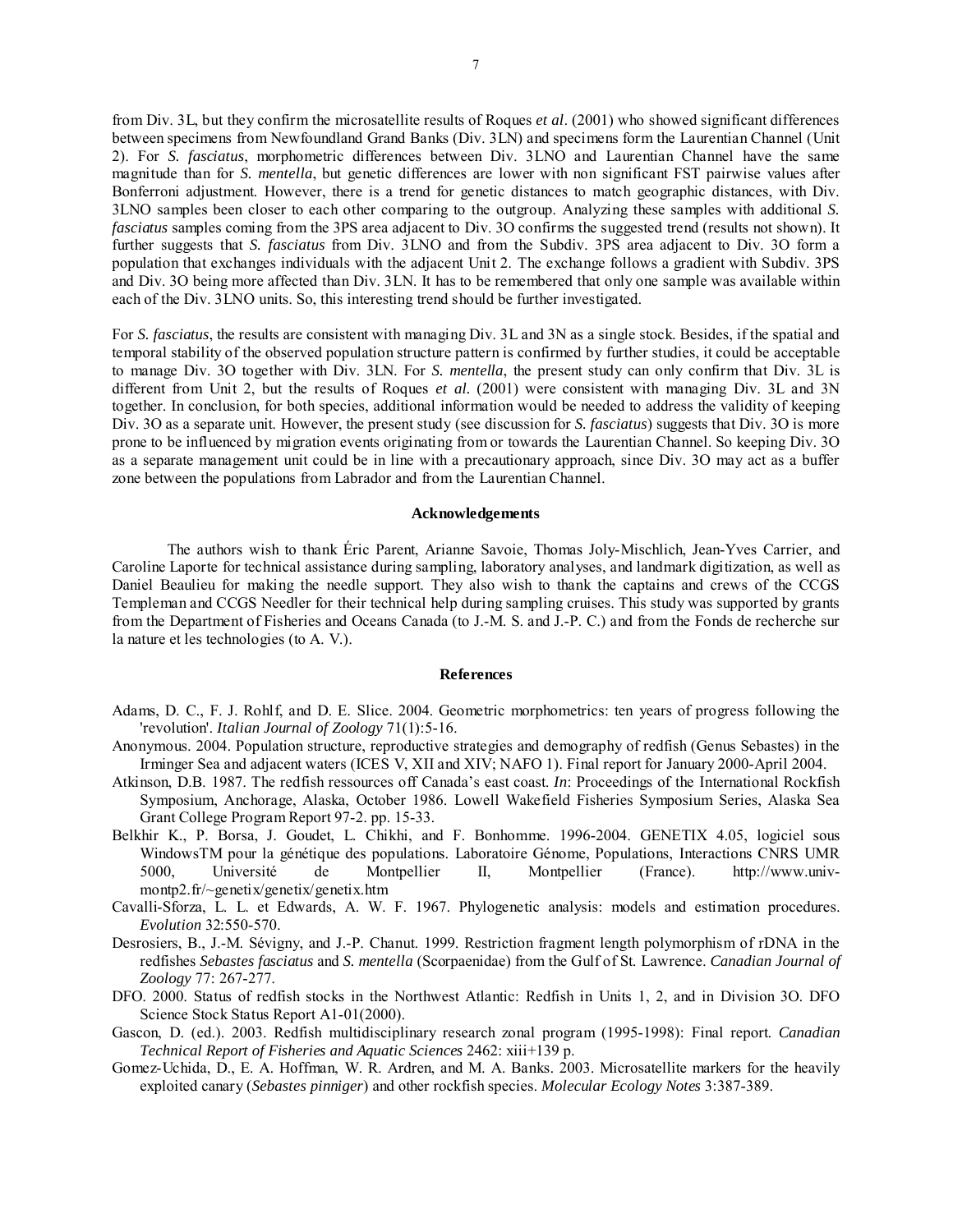- Goudet, J. 2001. FSTAT, a program to estimate and test gene diversities and fixation indices (version 2.9.3.2). Updated from Goudet 1995. FSTAT (Version 1.2): a computer program to calculate F-statistics. *Journal of Heredity* 86:485-486.
- http://www.unil.ch/izea/softwares/fstat.html.
- Guo S., and E. Thompson. 1992. Performing the exact test of Hardy–Weinberg proportion for multiple alleles. *Biometrics* 48:361–372.
- Hebert, P. D. N., and M. J. Beaton. 1989. Methodologies for allozyme analysis using cellulose acetate electrophoresis. Education service of Helena Laboratories. Beaumont Texas, 31 p.
- Kruskal, J. B. 1964a. Multidimensional scaling by optimizing goodness of fit to a nonmetric hypothesis. *Psychometrika* 29:1-27.
- Kruskal, J. B. 1964b. Nonmetric multidimensional scaling: a numerical method. *Psychometrika* 29:28-42.
- Marcogliese, D. J., E. Albert, P. Gagnon, and J.-M. Sévigny. 2003. Use of parasites in stock identification of the deepwater redfish (Sebastes mentella) in the Northwest Atlantic. *Fishery Bulletin* 101:183-188.
- Marcus, L. F., and M. Corti. 1996. Overview of the new, or geometric morphometrics. Pages 1-13 *in* Advances in Morphometrics. (L. F. Marcus, M. Corti, A. Loy, G. J. P. Naylor, and D. Slice eds.), NATO ASI Series. Plenum Press, New-York.
- Miller, K.M., A.D. Schulze, and R.E. Withler. 2000. Characterisation of microsatellite loci in *Sebastes alutus* and their conservation in congeneric rockfish species. *Molecular Ecology* 9: 240-242.
- Morin, B., R. Méthot, J.-M. Sévigny, D. Power, B. Branton, and T. McIntyre. 2004. Review of the structure, the abundance and distribution of *Sebastes* mentella and *S. fasciatus* in Atlantic Canada in a species at risk context. *Canadian Science Advisory Secretariat Res. Doc.* 2004/058.
- Raymond, M., and F. Rousset. 2003. GENEPOP (Version 3.4): An updated version of GENEPOP (Version 1.2) described in: Raymond, M., and F. Rousset. 1995. GENEPOP (Version 1.2): population genetics software for exact tests and ecumenism. *Journal of Heredity* 86:248–249. ftp://ftp.cefe.cnrs-mop.fr/pub/pc/msdos/genepop Rice W. 1989. Analysing tables of statictical tests. Evolution 43:223–225.
- Rohlf, F. J., and L. F. Marcus. 1993. A revolution in morphometrics. *Trends in Ecology and Evolution* 8:129-132.
- Rohlf, F. J. 2003a. tpsDig, version 1.38. Department of Ecology and Evolution, State University of New York at Stony Brook. http://morph.bio.sunysb.edu/morph/
- Rohlf, F. J. 2003b. Relative warps, version 1.34. Department of Ecology and Evolution, State University of New York at Stony Brook. http://morph.bio.sunysb.edu/morph/
- Roques, S., D. Pallotta, J.-M. Sévigny, and L. Bernatchez. 1999a. Isolation and characterisation of microsatellite markers in the North Atlantic redfish (Teleostei: Scorpaenidae, genus *Sebastes*). *Molecular Ecology* 8: 685-702.
- Roques, S., P. Duchesne, and L. Bernatchez. 1999b. Potential of microsatellites for individual assignment: the North Atlantic redfish (genus *Sebastes*) species complex as a case study. *Molecular Ecology* 8: 1703-1717.
- Roques, S., J.-M. Sévigny, L. Bernatchez, and D. Power. 2000. Redfish species distribution and population genetic structure in the Northwest Atlantic: preliminary results. *NAFO SCR Doc*. 00/48, Serial No. N4279. 18pp.
- Roques, S., J.-M. Sévigny, and L. Bernatchez. 2001. Evidence for broadscale introgressive hybridization between two redfish (genus *Sebastes*) in the Northwest Atlantic redfish: a rare example. *Molecular Ecology*. 10:149-165.
- Roques, S., J.-M. Sévigny, and L. Bernatchez. 2002. Genetic structure of deep-water redfish, *Sebastes mentella*, populations across the North Atlantic. *Marine Biology* 140:297-307.
- Rubec, P.J., J.M. McGlade, B.L. Trottier, and A. Ferron. 1991. Evaluation of methods for separation of Gulf of St. Lawrence beaked redfishes, *Sebastes fasciatus* and *S. mentella*: malate dehydrogenase mobility patterns compared with extrinsic gasbladder muscle passages and anal fin ray counts. *Canadian Journal of Fisheries and Aquatic Sciences* 48:640-660.
- Schneider, S., D. Roessli, and L. Excoffier. 2000. Arlequin. A software for population genetics data analysis, Version 2.000. University of Geneva, Geneva, Switzerland.
- http://lgb.unige.ch/arlequin/
- Valentin, A., J.-M. Sévigny, and J.-P. Chanut. 2002. Geometric morphometrics reveals shape differences between sympatric redfish *Sebastes mentella, S. fasciatus* and their hybrids in the Gulf of St. Lawrence. *Journal of Fish Biology* 60:857-875.
- Valentin A., J.-P. Chanut, X. Penin, and J.-M. Sévigny. 2003. Morphométrie du sébaste: Modélisation et correction d'une déformation indésirable. Actes des XXXVèmes Journées de Statistique. Lyon (France), Juin 2003.
- Weir BS, Cockerham CC (1984) Estimating *F*-statistics for the analysis of population structure. *Evolution*, **38**, 1358- 1370.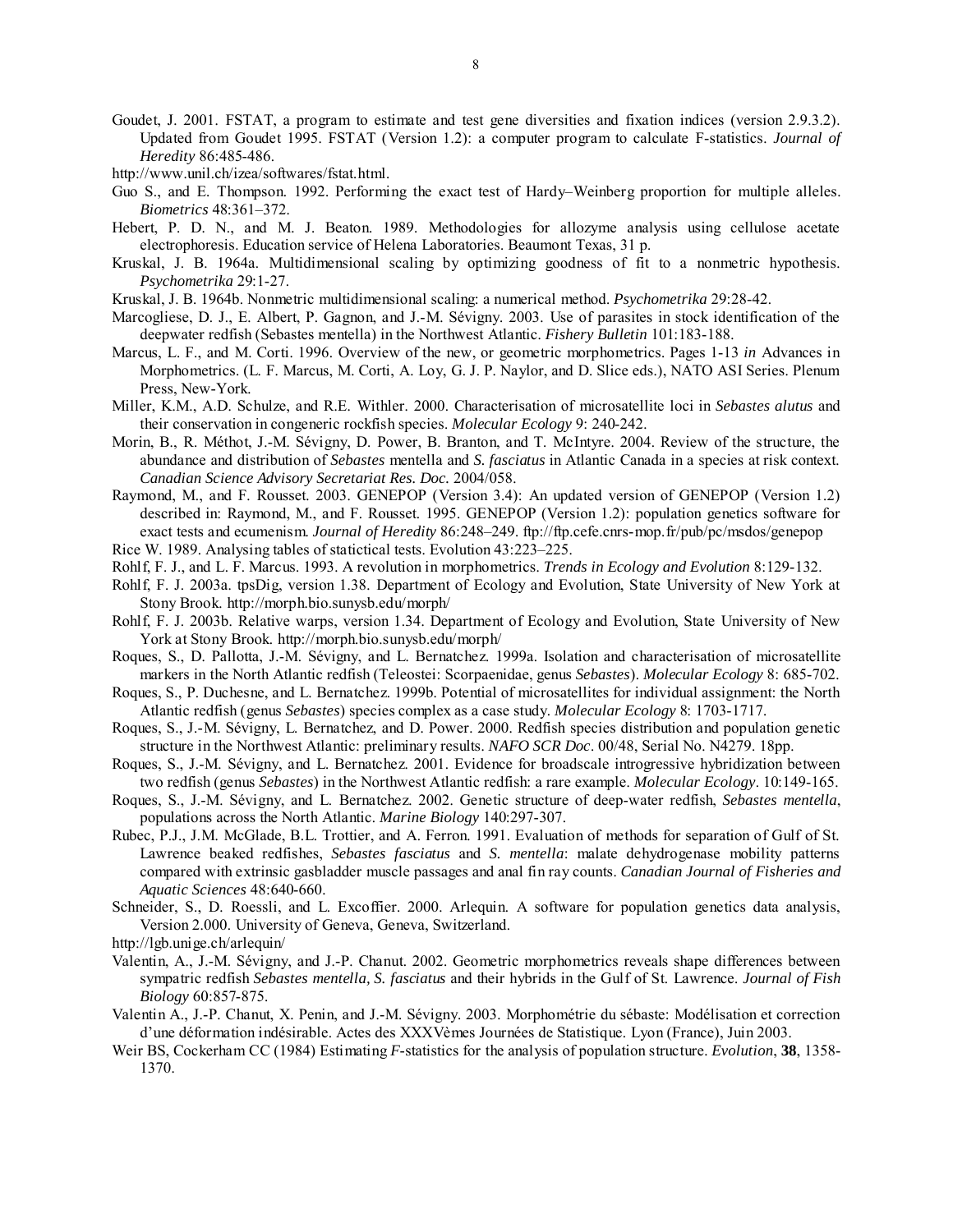**Table 1.** Description of the samples.

|        |                |        |      |             |           |          |             | N        | N   |                  |       |
|--------|----------------|--------|------|-------------|-----------|----------|-------------|----------|-----|------------------|-------|
| Set    | <b>Species</b> | Date   |      | <b>NAFO</b> | Longitude | Latitude | Depth $(m)$ | Microsat |     | Morpho (mal+fem) | N tot |
| 3L65   | FAS            | autumn | 2001 | 3L          | 4716.6    | 4651.8   | 404         | 24       | 24  | $(17+7)$         | 24    |
| 3N23   | FAS            | autumn | 2001 | 3N          | 5022.2    | 4247.5   | 408         | 32       | 32  | $(14+18)$        | 32    |
| 3N24   | FAS            | autumn | 2001 | 3N          | 5021.4    | 4248.1   | 294         |          | 74  | $(23+51)$        | 74    |
| 3N26   | FAS            | autumn | 2001 | 3N          | 4955.4    | 4253.5   | 230         |          | 70  | $(41+29)$        | 70    |
| 3N27   | FAS            | autumn | 2001 | 3N          | 4943.5    | 4259.1   | 292         |          | 68  | $(51+17)$        | 68    |
| 3044   | FAS            | autumn | 2001 | 30          | 5256.0    | 4411.6   | 408         | 32       | 32  | $(18+14)$        | 32    |
| 3063   | FAS            | autumn | 2001 | 30          | 5209.2    | 4342.5   | 320         |          | 74  | $(30+44)$        | 74    |
| 3PS88b | FAS            | autumn | 2002 | 3PS         | 5727.3    | 4707.6   | 234         | 29       | 29  | $(15+14)$        | 29    |
| 3L29   | <b>MEN</b>     | autumn | 2001 | 3L          | 4725.4    | 4803.1   | 506         | 28       | 28  | $(10+18)$        | 28    |
| 3PN77  | <b>MEN</b>     | autumn | 2002 | 3PN         | 5824.0    | 4708.3   | 390         | 32       | 32  | $(13+19)$        | 32    |
|        |                |        |      |             |           |          |             | 177      | 463 | $(232+231)$      | 463   |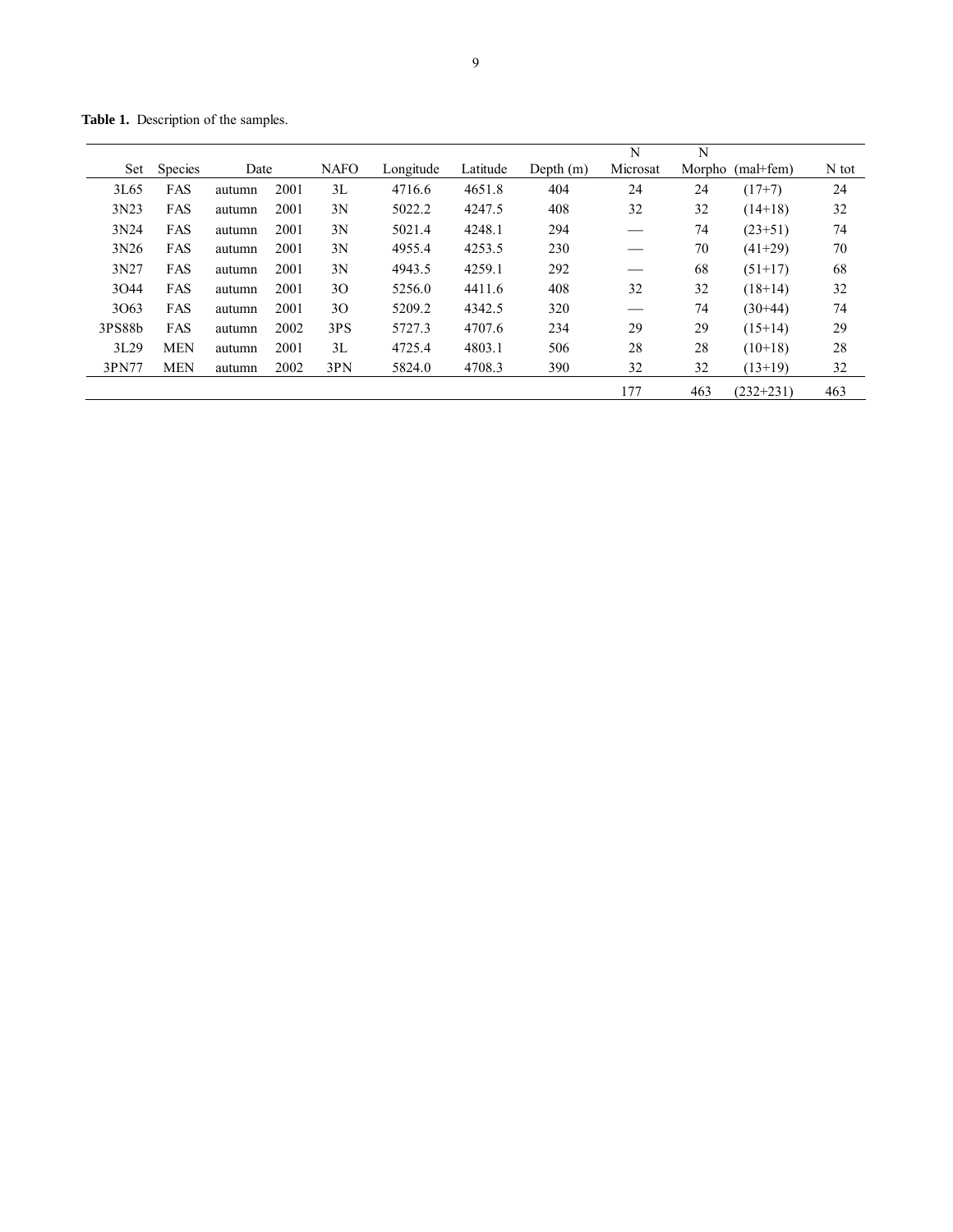**Table 2.** Summary of descriptive statistics for microsatellite data showing sample size (n). number of alleles. number of private alleles. allelic richness. observed (Ho) and expected (He) heterozygosity. Probability values for deviation from Hardy-Weinberg proportions (HW) and significant *P*-values after Bonferroni adjustement at level 5% (\*).

|                        | <b>SEB25</b>             | <b>SEB31</b>             | <b>SEB33</b>             | SEB9                     | SAL4           | <b>SEB30</b>             | <b>SEB37</b> | <b>SEB46</b> | SAL <sub>3</sub> | <b>SEB45</b>   | SPI10II | SPI4II | SPI6  | all loci |
|------------------------|--------------------------|--------------------------|--------------------------|--------------------------|----------------|--------------------------|--------------|--------------|------------------|----------------|---------|--------|-------|----------|
|                        |                          |                          |                          |                          |                |                          |              |              |                  |                |         |        |       |          |
| 3L65                   |                          |                          |                          |                          |                |                          |              |              |                  |                |         |        |       |          |
| n                      | 24                       | 24                       | 24                       | 24                       | 24             | 24                       | 24           | 24           | 24               | 24             | 24      | 24     | 24    | 24       |
| No. of alleles         | 14                       | $\overline{2}$           | 16                       | 6                        | 6              | 14                       | 11           | 9            | $\boldsymbol{4}$ | 9              | 18      | 14     | 7     | 130      |
| No. of private all.    | $\overline{\phantom{0}}$ | $\overline{\phantom{a}}$ | $\overline{\phantom{0}}$ | $\overline{\phantom{0}}$ |                | $\overline{\phantom{a}}$ |              |              |                  |                |         |        |       |          |
| All. Richness $(n=24)$ | 14.0                     | 2.0                      | 16.0                     | 6.0                      | 6.0            | 14.0                     | 11.0         | 9.0          | 4.0              | 9.0            | 18.0    | 14.0   | 7.0   | 130.0    |
| Ho                     | 0.833                    | 0.458                    | 0.667                    | 0.667                    | 0.750          | 0.792                    | 0.958        | 0.708        | 0.500            | 0.667          | 0.833   | 0.917  | 0.708 | 0.728    |
| He                     | 0.895                    | 0.488                    | 0.926                    | 0.726                    | 0.729          | 0.919                    | 0.890        | 0.784        | 0.490            | 0.677          | 0.906   | 0.913  | 0.676 | 0.767    |
| <b>HW</b>              | 0.273                    | 1.000                    | 0.004                    | 0.951                    | 0.443          | 0.244                    | 0.799        | 0.547        | 1.000            | 0.516          | 0.307   | 0.652  | 0.605 | 0.000    |
| SD                     | 0.001                    | 0.000                    | 0.000                    | 0.001                    | 0.001          | 0.000                    | 0.001        | 0.001        | 0.000            | 0.001          | 0.000   | 0.001  | 0.001 | 0.000    |
| 3N23                   |                          |                          |                          |                          |                |                          |              |              |                  |                |         |        |       |          |
| n                      | 32                       | 32                       | 32                       | 32                       | 32             | 32                       | 32           | 32           | 32               | 32             | 32      | 32     | 32    | 32       |
| No. of alleles         | 13                       | $\overline{2}$           | 15                       | 6                        | 8              | 19                       | 12           | 11           | 3                | $\overline{7}$ | 18      | 17     | 8     | 139      |
| No. of private all.    | $\overline{\phantom{a}}$ | $\overline{\phantom{a}}$ |                          |                          | $\overline{a}$ | $\overline{\phantom{a}}$ |              |              |                  |                |         |        |       |          |
| All. Richness $(n=24)$ | 11.8                     | 2.0                      | 14.3                     | 5.7                      | 7.2            | 16.2                     | 11.9         | 10.1         | 2.9              | 6.7            | 16.2    | 15.5   | 7.4   | 127.8    |
| Ho                     | 0.844                    | 0.281                    | 0.844                    | 0.688                    | 0.719          | 0.875                    | 0.875        | 0.750        | 0.438            | 0.688          | 0.813   | 0.906  | 0.813 | 0.733    |
| He                     | 0.874                    | 0.424                    | 0.916                    | 0.669                    | 0.659          | 0.902                    | 0.900        | 0.815        | 0.449            | 0.663          | 0.896   | 0.898  | 0.743 | 0.749    |
| <b>HW</b>              | 0.817                    | 0.083                    | 0.276                    | 0.084                    | 0.703          | 0.074                    | 0.523        | 0.720        | 1.000            | 0.071          | 0.394   | 0.519  | 0.670 | 0.006    |
| <b>SD</b>              | 0.001                    | 0.001                    | 0.001                    | 0.001                    | 0.001          | 0.000                    | 0.001        | 0.001        | 0.000            | 0.001          | 0.001   | 0.001  | 0.001 | 0.002    |
| 3044                   |                          |                          |                          |                          |                |                          |              |              |                  |                |         |        |       |          |
| n                      | 32                       | 32                       | 32                       | 32                       | 32             | 32                       | 32           | 32           | 32               | 32             | 32      | 32     | 32    | 32       |
| No. of alleles         | 14                       | $\overline{2}$           | 16                       | 10                       | $\overline{7}$ | 23                       | 12           | 10           | 3                | 9              | 18      | 16     | 10    | 150      |
| No. of private all.    |                          |                          |                          |                          |                |                          |              |              |                  |                |         |        |       |          |
| All. Richness $(n=24)$ | 12.4                     | 2.0                      | 14.3                     | 8.6                      | 6.7            | 20.4                     | 11.4         | 9.5          | 2.8              | 7.7            | 16.6    | 14.7   | 9.2   | 136.3    |
| Ho                     | 0.844                    | 0.219                    | 0.844                    | 0.656                    | 0.813          | 0.813                    | 0.938        | 0.719        | 0.375            | 0.406          | 0.938   | 0.781  | 0.719 | 0.697    |
| He                     | 0.837                    | 0.479                    | 0.826                    | 0.687                    | 0.725          | 0.941                    | 0.900        | 0.807        | 0.378            | 0.630          | 0.928   | 0.899  | 0.756 | 0.745    |
| <b>HW</b>              | 0.443                    | 0.005                    | 0.896                    | 0.720                    | 0.705          | 0.063                    | 0.329        | 0.276        | 1.000            | 0.011          | 0.910   | 0.026  | 0.134 | 0.014    |
| <b>SD</b>              | 0.001                    | 0.000                    | 0.001                    | 0.001                    | 0.001          | 0.000                    | 0.001        | 0.001        | 0.000            | 0.000          | 0.000   | 0.000  | 0.000 | 0.005    |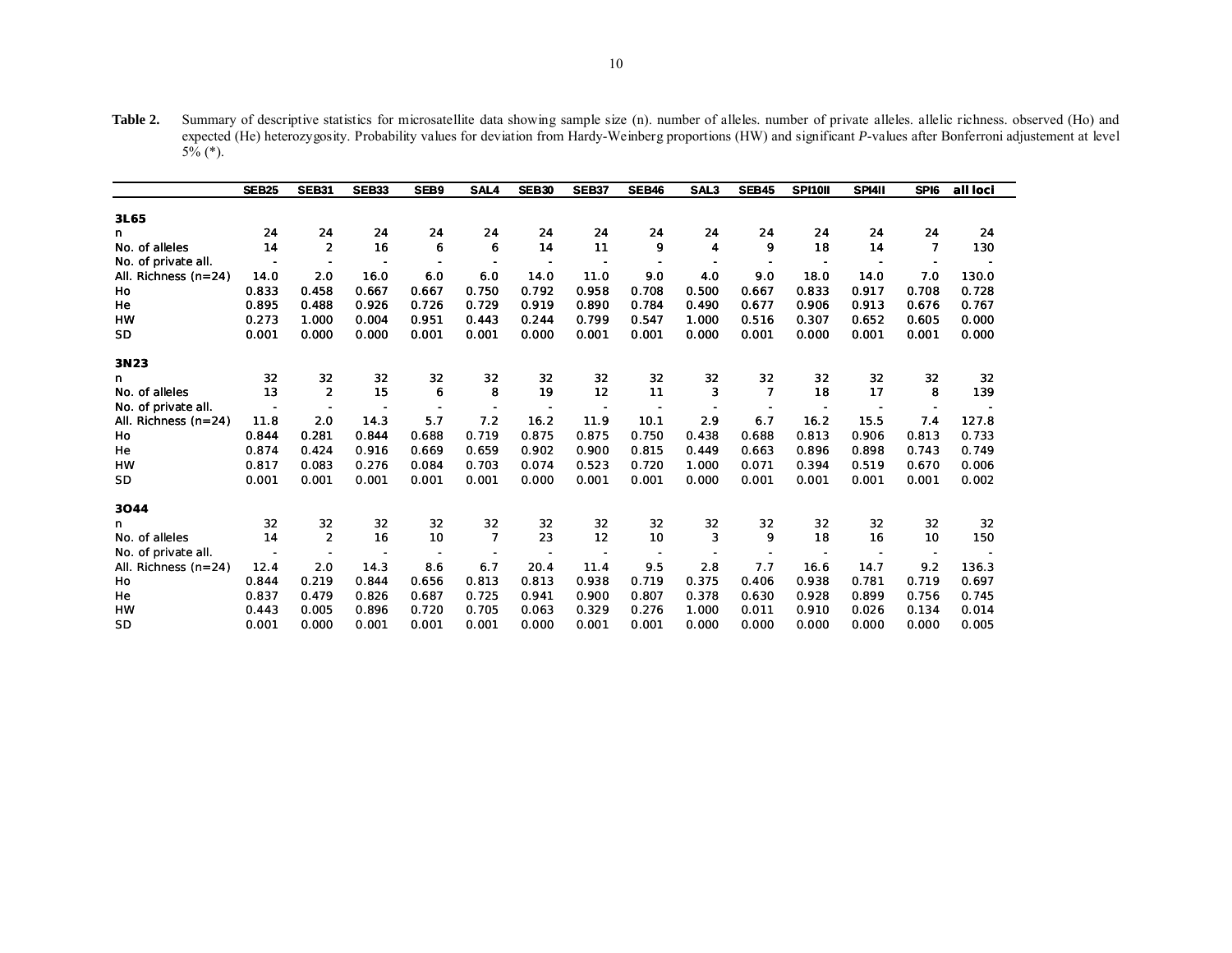**Table 2.** continued

|                      | <b>SEB25</b>             | <b>SEB31</b>   | <b>SEB33</b>             | <b>SEB9</b>              | <b>SAL4</b>              | <b>SEB30</b>   | <b>SEB37</b>             | <b>SEB46</b>             | SAL3         | <b>SEB45</b>             | <b>SP110II</b> | <b>SPI4II</b>            | SPI <sub>6</sub> | all loci                |
|----------------------|--------------------------|----------------|--------------------------|--------------------------|--------------------------|----------------|--------------------------|--------------------------|--------------|--------------------------|----------------|--------------------------|------------------|-------------------------|
| 3PS88b               |                          |                |                          |                          |                          |                |                          |                          |              |                          |                |                          |                  |                         |
| n                    | 29                       | 29             | 29                       | 29                       | 29                       | 29             | 29                       | 29                       | 29           | 29                       | 29             | 29                       | 29               | 29                      |
| No. of alleles       | 18                       | 6              | 21                       | 9                        | 6                        | 19             | 13                       | 11                       | 3            | 11                       | 23             | 16                       | 9                | 165                     |
| No. of private all.  | $\blacksquare$           | $\blacksquare$ | $\overline{2}$           |                          | $\overline{\phantom{a}}$ | 1              | $\blacksquare$           |                          |              |                          |                | 1                        | $\blacksquare$   | 4                       |
| All. Richness (n=24) | 16.8                     | 5.5            | 19.2                     | 8.5                      | 5.7                      | 17.8           | 12.5                     | 10.3                     | 30           | 10.1                     | 20.9           | 14.7                     | 8.6              | 153.3                   |
| Ho                   | 0.862                    | 0.517          | 0.931                    | 0.690                    | 0.655                    | 0.862          | 0.966                    | 0.793                    | 0.414        | 0.690                    | 0.897          | 0.828                    | 0.724            | 0.756                   |
| He                   | 0.873                    | 0.596          | 0.930                    | 0.722                    | 0.744                    | 0.921          | 0.901                    | 0.801                    | 0.492        | 0.732                    | 0.939          | 0.884                    | 0.776            | 0.786                   |
| <b>HW</b>            | 0.562                    | 0.865          | 0.677                    | 0.728                    | 0.246                    | 0.347          | 0.127                    | 0.084                    | 0.551        | 0.891                    | 0.416          | 0.738                    | 0.759            | 0.264                   |
| SD                   | 0.000                    | 0.001          | 0.000                    | 0.001                    | 0.002                    | 0.001          | 0.001                    | 0.000                    | 0.001        | 0.001                    | 0.000          | 0.001                    | 0.001            | 0.029                   |
| 3L29                 |                          |                |                          |                          |                          |                |                          |                          |              |                          |                |                          |                  |                         |
| n                    | 28                       | 28             | 28                       | 28                       | 28                       | 28             | 28                       | 28                       | 28           | 28                       | 28             | 28                       | 28               | 28                      |
| No. of alleles       | 15                       | 12             | 28                       | 8                        | 3                        | 18             | 18                       | 10                       | 6            | 18                       | 18             | 10                       | 8                | 172                     |
| No. of private all.  | $\qquad \qquad$          | $\blacksquare$ | $\overline{\phantom{0}}$ | $\overline{\phantom{a}}$ | ÷,                       | 1              | $\overline{2}$           | $\overline{\phantom{0}}$ |              | $\overline{2}$           |                | $\overline{\phantom{a}}$ |                  | 5                       |
| All. Richness (n=24) | 14.2                     | 11.8           | 26.1                     | 7.7                      | 3.0                      | 16.5           | 17.1                     | 9.1                      | 5.8          | 16.9                     | 17.3           | 9.6                      | 8.0              | 163.2                   |
| Ho                   | 0.893                    | 0.786          | 0.964                    | 0.714                    | 0.179                    | 0.786          | 0.679                    | 0.357                    | 0.393        | 0.893                    | 0.893          | 0.821                    | 0.714            | 0.698                   |
| He                   | 0.888                    | 0.845          | 0.974                    | 0.723                    | 0.262                    | 0.904          | 0.934                    | 0.594                    | 0.456        | 0.924                    | 0.914          | 0.871                    | 0.855            | 0.771                   |
| <b>HW</b>            | 0.851                    | 0.091          | 0.878                    | 0.371                    | 0.172                    | 0.376          | $0.000 *$                | 0.004                    | 0.195        | 0.838                    | 0.428          | 0.856                    | 0.037            | $0.000 *$               |
| <b>SD</b>            | 0.000                    | 0.000          | 0.000                    | 0.002                    | 0.001                    | 0.000          | 0.000                    | 0.000                    | 0.001        | 0.000                    | 0.000          | 0.001                    | 0.001            | 0.000                   |
| 3PN77                |                          |                |                          |                          |                          |                |                          |                          |              |                          |                |                          |                  |                         |
| n                    | 32                       | 32             | 32                       | 32                       | 32                       | 32             | 32                       | 32                       | 32           | 32                       | 32             | 32                       | 32               | 32                      |
| No. of alleles       | 15                       | 13             | 27                       | 9                        | 4                        | 21             | 20                       | 13                       | 5            | 12                       | 15             | 13                       | 11               | 178                     |
| No. of private all.  | $\overline{\phantom{a}}$ | $\blacksquare$ | $\overline{\phantom{0}}$ | $\overline{\phantom{a}}$ | $\overline{\phantom{a}}$ | $\blacksquare$ | $\overline{\phantom{a}}$ | $\overline{2}$           |              | $\overline{\phantom{0}}$ | $\blacksquare$ | $\overline{\phantom{a}}$ | $\blacksquare$   | $\overline{\mathbf{2}}$ |
| All. Richness (n=24) | 13.8                     | 11.9           | 23.8                     | 8.4                      | 3.9                      | 18.5           | 17.6                     | 11.7                     | 50           | 10.4                     | 13.1           | 12.1                     | 10.2             | 160.5                   |
| Ho                   | 0.938                    | 0.750          | 0.938                    | 0.656                    | 0.594                    | 0.938          | 0.844                    | 0.813                    | 0.719        | 0.906                    | 0.781          | 0.875                    | 0.875            | 0.817                   |
| He                   | 0.885                    | 0.789          | 0.961                    | 0.705                    | 0.494                    | 0.930          | 0.903                    | 0.832                    | 0.680        | 0.836                    | 0.807          | 0.888                    | 0.886            | 0.811                   |
| HW                   | 0.639                    | 0.529          | 0.178                    | 0.634                    | 0.876                    | 0.349          | 0.431                    | 0.511                    | 0.565        | 0.997                    | 0.717          | 0.903                    | 0.173            | 0.515                   |
| <b>SD</b>            | 0.001                    | 0.001          | 0.000                    | 0.001                    | 0.001                    | 0.000          | 0.001                    | 0.001                    | 0.001        | 0.000                    | 0.000          | 0.000                    | 0.001            | 0.033                   |
| all                  |                          |                |                          |                          |                          |                |                          |                          |              |                          |                |                          |                  |                         |
| n                    | 177                      | 177            | 177                      | 177                      | 177                      | 177            | 177                      | 177                      | 177          | 177                      | 177            | 177                      | 177              | 177                     |
| No. of alleles       | 20                       | 15             | 39                       | 14                       | 8                        | 43             | 30                       | 18                       | 6            | 25                       | 36             | 26                       | 13               | 293                     |
| No. of private all.  | 1                        | 3              | 4                        | $\blacksquare$           | $\overline{\phantom{a}}$ | 9              | 10                       | 9                        | $\mathbf{1}$ | 6                        | 2              | 1                        | 4                | 11                      |
| All. Richness (n=24) | 15.4                     | 9.6            | 21.4                     | 8.6                      | 5.7                      | 22.7           | 16.1                     | 11.3                     | 4.8          | 11.8                     | 18.5           | 15.3                     | 8.8              | 170.0                   |
| Ho                   | 0.870                    | 0.497          | 0.870                    | 0.678                    | 0.621                    | 0.847          | 0.876                    | 0.695                    | 0.475        | 0.706                    | 0.859          | 0.853                    | 0.762            | 0.739                   |
| He                   | 0.897                    | 0.742          | 0.945                    | 0.800                    | 0.715                    | 0.954          | 0.923                    | 0.852                    | 0.637        | 0.772                    | 0.911          | 0.903                    | 0.816            | 0.835                   |
| <b>HW</b>            | 0.674                    | 0.025          | $0.000*$                 | 0.243                    | 0.705                    | $0.000*$       | 0.011                    | 0.006                    | 0.701        | 0.495                    | 0.089          | 0.086                    | 0.415            | $0.000 *$               |
| <b>SE</b>            | 0.040                    | 0.007          |                          | 0.026                    | 0.018                    |                | 0.005                    | 0.003                    | 0.011        | 0.048                    | 0.029          | 0.025                    | 0.024            | 0.000                   |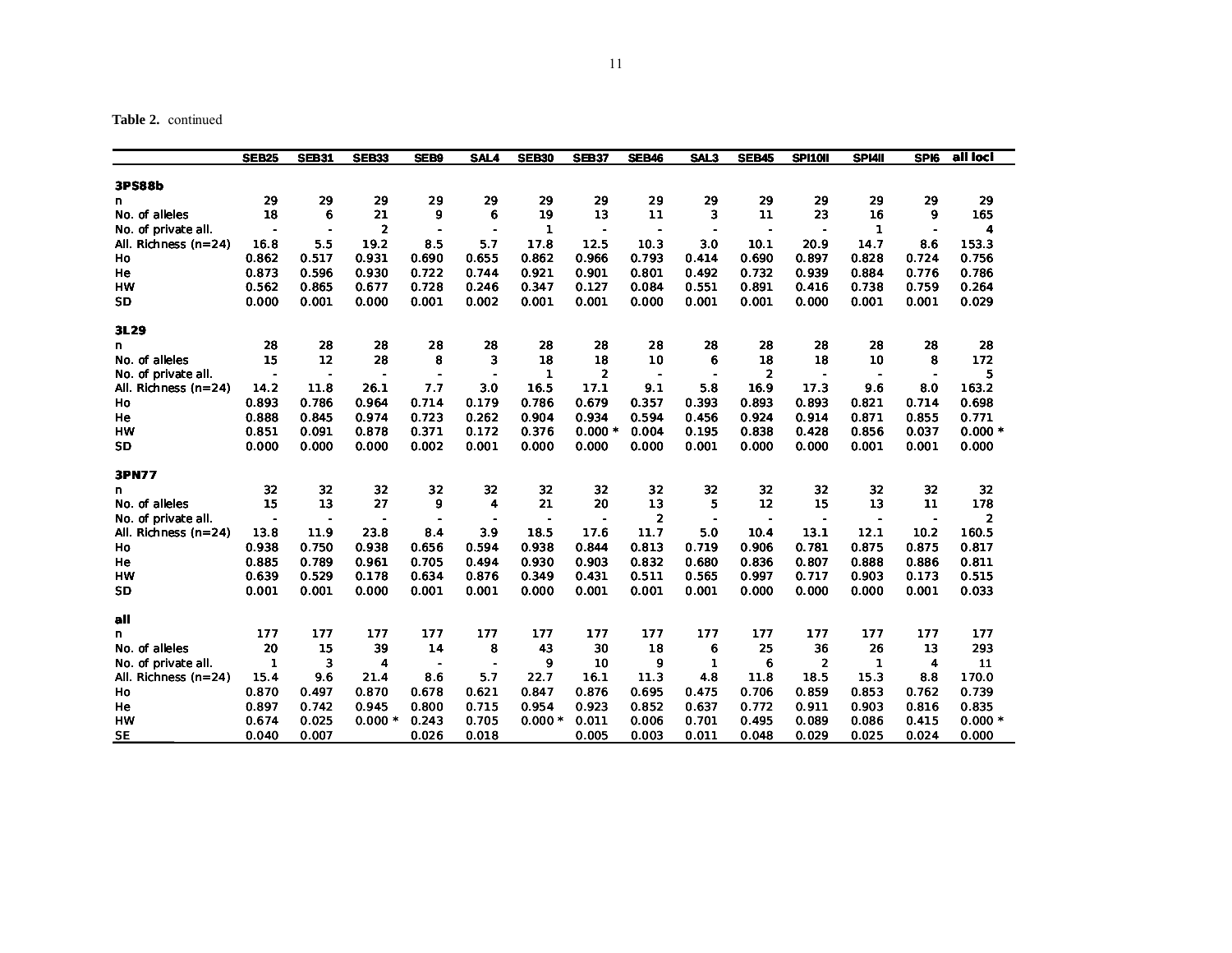| values after Bonferroni sequential adjustment are in bold. Shaded areas indicate interspecific comparisons. |          |       |       |               |              |             |  |  |  |  |  |
|-------------------------------------------------------------------------------------------------------------|----------|-------|-------|---------------|--------------|-------------|--|--|--|--|--|
|                                                                                                             | 3L65     | 3N23  | 3044  | <b>3PS88b</b> | 3L29         | 3PN77       |  |  |  |  |  |
| 3L65                                                                                                        |          | 0.797 | 0.081 | 0.085         | < 0.00001    | $<$ 0.00001 |  |  |  |  |  |
| 3N23                                                                                                        | $-0.002$ |       | 0.472 | 0.116         | < 0.00001    | < 0.00001   |  |  |  |  |  |
| 3044                                                                                                        | 0.006    | 0.001 |       | 0.347         | ${<}0.00001$ | < 0.00001   |  |  |  |  |  |
| <b>3PS88b</b>                                                                                               | 0.006    | 0.004 | 0.002 |               | ${<}0.00001$ | < 0.00001   |  |  |  |  |  |
| 3L29                                                                                                        | 0.179    | 0.193 | 0.187 | 0.167         |              | < 0.0001    |  |  |  |  |  |
| 3PN77                                                                                                       | 0.120    | 0.133 | 0.130 | 0.111         | 0.018        |             |  |  |  |  |  |



**Figure 1.** Map of the Northwest Atlantic showing location of the 10 samples. These samples are monospecific according to microsatellites or morphometry (*S. mentella*: 3L29, 3PN77; *S. fasciatus*: 3L65, 3N23, 3N24, 3N26, 3N27, 3O44, 3O63, 3PS88b). Pie charts represent the relative composition of each set for the following five groups based on the 3 usual criteria MDH, EGM, AFC: typical *S. mentella* ( $\Box$ ), introgressed *S. mentella* ( $\Box$ ), typical *S. fasciatus* ( $\Box$ ), introgressed *S. fasciatus* ( $\Box$ ), and heterozygote specimens ( $\Box$ ).

**Table 3.** Pairwise FST values (below diagonal) with associated *P*-values (above diagonal) between the 6 samples. Significant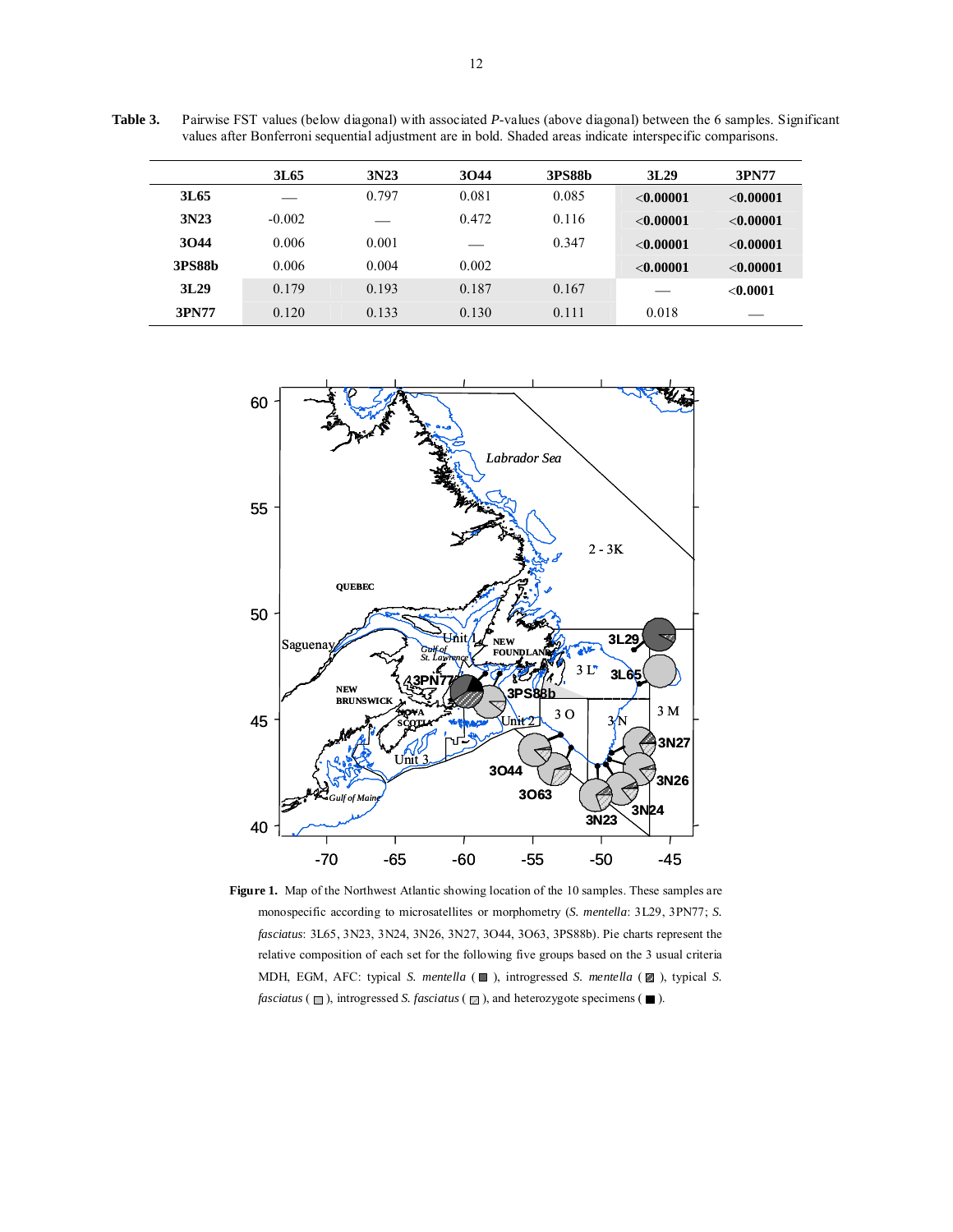

**Fig. 2.** Position of the 10 landmarks used to define body shape: (1) bottom of the teeth on the lower jaw; (2) preocular spine; (3) anterior insertion of the dorsal fin; (4) posterior base of the last hard ray on the dorsal fin; (5) posterior insertion of the dorsal fin; (6) posterior extremity of the lateral line; (7) posterior insertion of the anal fin; (8) anterior insertion of the anal fin; (9) anterior insertion of the pelvic fin; (10) posterior extremity of the lower jaw.



**Fig. 3.** Graphical representation of distances between samples after MDS analysis on Cavalli-Sforza and Edwards (1967) chord distance performed on both *S. mentella* (square) and *S. fasciatus* (dot) sex-pooled samples.